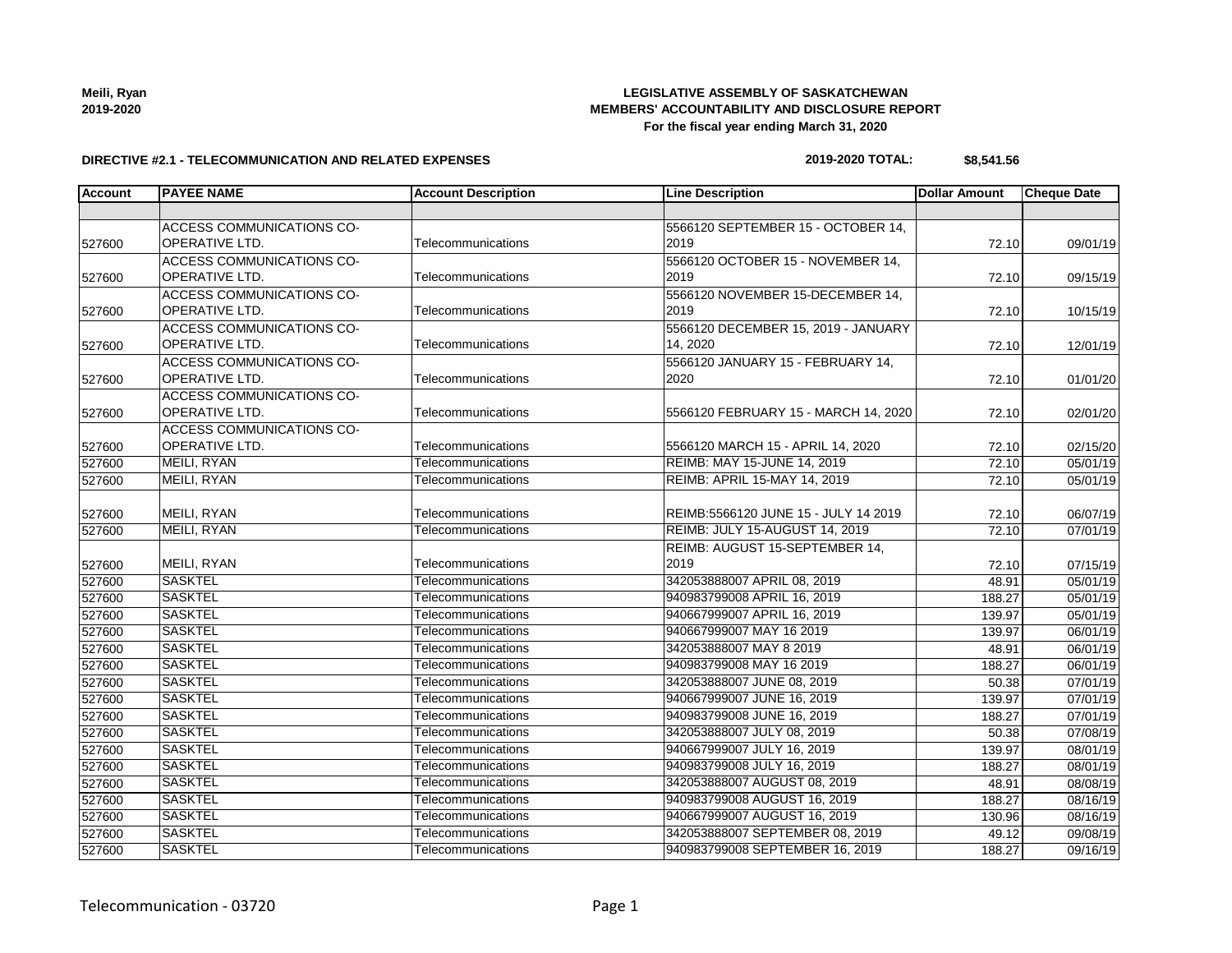| <b>Account</b> | <b>PAYEE NAME</b> | <b>Account Description</b>    | <b>Line Description</b>             | <b>Dollar Amount</b> | <b>Cheque Date</b>    |
|----------------|-------------------|-------------------------------|-------------------------------------|----------------------|-----------------------|
| 527600         | <b>SASKTEL</b>    | Telecommunications            | 940667999007 SEPTEMBER 16, 2019     | 131.64               | 09/16/19              |
| 527600         | <b>SASKTEL</b>    | Telecommunications            | 342053888007 OCTOBER 08, 2019       | 48.91                | 10/08/19              |
| 527600         | SASKTEL           | Telecommunications            | 940667999007 OCTOBER 16, 2019       | 130.96               | 10/16/19              |
| 527600         | <b>SASKTEL</b>    | Telecommunications            | 940983799008 OCTOBER 16, 2019       | 188.27               | 10/16/19              |
| 527600         | <b>SASKTEL</b>    | Telecommunications            | 940983799008 NOV 16, 2019           | 188.27               | 12/01/19              |
| 527600         | <b>SASKTEL</b>    | Telecommunications            | 940667999007 NOV 16, 2019           | 130.96               | 12/01/19              |
| 527600         | <b>SASKTEL</b>    | Telecommunications            | 342053888007 NOVEMBER 08, 2019      | 48.91                | 12/01/19              |
| 527600         | <b>SASKTEL</b>    | Telecommunications            | 342053888007 DEC 8, 2019            | 48.91                | 12/08/19              |
| 527600         | <b>SASKTEL</b>    | Telecommunications            | 940667999007 DECEMBER 16, 2019      | 130.96               | 01/01/20              |
| 527600         | <b>SASKTEL</b>    | Telecommunications            | 940983799008 DECEMBER 16, 2019      | 188.27               | 01/01/20              |
| 527600         | <b>SASKTEL</b>    | Telecommunications            | 342053888007 JANUARY 8, 2020        | 48.91                | 01/08/20              |
| 527600         | <b>SASKTEL</b>    | Telecommunications            | 940983799008 JANUARY 16, 2020       | 188.27               | 02/01/20              |
| 527600         | <b>SASKTEL</b>    | Telecommunications            | 940667999007 JANUARY 16, 2020       | 130.96               | 02/01/20              |
| 527600         | <b>SASKTEL</b>    | Telecommunications            | 342053888007 FEBRUARY 8, 2020       | 48.91                | 02/08/20              |
| 527600         | <b>SASKTEL</b>    | Telecommunications            | 940667999007 FEB 16, 2020           | 130.96               | 03/01/20              |
| 527600         | <b>SASKTEL</b>    | Telecommunications            | 940983799008 FEB 16, 2020           | 188.27               | 03/01/20              |
| 527600         | <b>SASKTEL</b>    | Telecommunications            | 342053888007 MARCH 8, 2020          | 48.91                | 03/08/20              |
| 527600         | SASKTEL           | Telecommunications            | 940983799008 MARCH 16, 2020         | 188.27               | 03/16/20              |
| 527600         | <b>SASKTEL</b>    | Telecommunications            | 940667999007 MARCH 16, 2020         | 130.96               | 03/16/20              |
| 527600         | <b>SASKTEL</b>    | Telecommunications            | <b>RTV-RYAN MEILI-PERSONAL CELL</b> | $-58.69$             | 03/30/20              |
| 530600         | <b>SASKTEL</b>    | Placement - Tender Ads        | 940983799008 APRIL 16, 2019         | 272.75               | 05/01/19              |
| 530600         | <b>SASKTEL</b>    | Placement - Tender Ads        | 940983799008 MAY 16 2019            | 272.75               | 06/01/19              |
| 530600         | <b>SASKTEL</b>    | Placement - Tender Ads        | 940983799008 JUNE 16, 2019          | 272.75               | 07/01/19              |
| 530600         | <b>SASKTEL</b>    | Placement - Tender Ads        | 940983799008 JULY 16, 2019          | 272.75               | 08/01/19              |
| 530600         | <b>SASKTEL</b>    | Placement - Tender Ads        | 940983799008 AUGUST 16, 2019        | 272.75               | 08/16/19              |
| 530600         | <b>SASKTEL</b>    | Placement - Tender Ads        | 940983799008 SEPTEMBER 16, 2019     | 272.75               | 09/16/19              |
| 530600         | <b>SASKTEL</b>    | <b>Placement - Tender Ads</b> | 940983799008 OCTOBER 16, 2019       | 273.50               | 10/16/19              |
| 530600         | SASKTEL           | <b>Placement - Tender Ads</b> | 940983799008 NOV 16, 2019           | 273.50               | $\overline{12}/01/19$ |
| 530600         | <b>SASKTEL</b>    | Placement - Tender Ads        | 940983799008 DECEMBER 16, 2019      | 273.50               | 01/01/20              |
| 530600         | <b>SASKTEL</b>    | Placement - Tender Ads        | 940983799008 JANUARY 16, 2020       | 273.50               | 02/01/20              |
| 530600         | SASKTEL           | <b>Placement - Tender Ads</b> | 940983799008 FEB 16, 2020           | 273.50               | 03/01/20              |
| 530600         | <b>SASKTEL</b>    | Placement - Tender Ads        | 940983799008 MARCH 16, 2020         | 273.50               | 03/16/20              |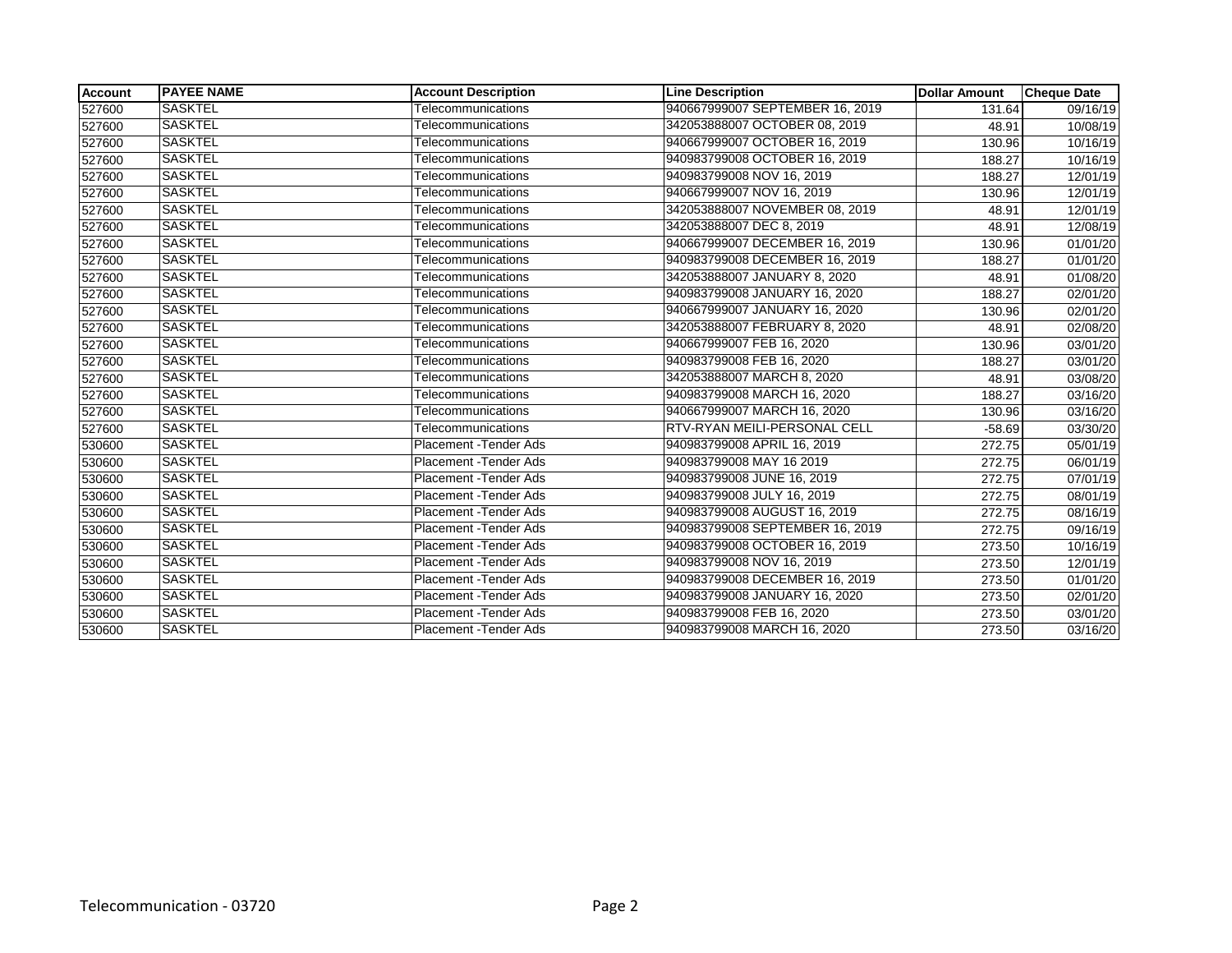| Meili, Ryan |  |
|-------------|--|
| 2019-2020   |  |

### **DIRECTIVE #3.1 - MLA TRAVEL AND LIVING EXPENSES**

### **2019-2020 TOTAL: \$19,496.67**

| <b>Account</b> | <b>PAYEE NAME</b>           | <b>Account Description</b>  | <b>Line Description</b>            | <b>Dollar Amount</b> | <b>Cheque Date</b> |
|----------------|-----------------------------|-----------------------------|------------------------------------|----------------------|--------------------|
|                |                             |                             |                                    |                      |                    |
|                |                             |                             | MEILI APR-JUL/19 MLA REGINA        |                      |                    |
| 541900         | BARTLEMAN CONDOMINIUM CORP. | Elected Rep - Travel        | <b>ACCOMMODATIONS</b>              | 1,898.69             | 08/01/19           |
|                |                             |                             | <b>AUG/19 MLA REGINA</b>           |                      |                    |
| 541900         | BARTLEMAN CONDOMINIUM CORP. | <b>Elected Rep - Travel</b> | <b>ACCOMMODATIONS</b>              | 465.24               | 09/06/19           |
|                |                             |                             | <b>SEP/19 MLA REGINA</b>           |                      |                    |
| 541900         | BARTLEMAN CONDOMINIUM CORP. | Elected Rep - Travel        | <b>ACCOMMODATIONS</b>              | 456.20               | 10/01/19           |
|                |                             |                             | OCT/19 MLA REGINA                  |                      |                    |
| 541900         | BARTLEMAN CONDOMINIUM CORP. | Elected Rep - Travel        | <b>ACCOMMODATIONS</b>              | 456.20               | 10/16/19           |
|                |                             |                             | NOV/19 MLA REGINA                  |                      |                    |
| 541900         | BARTLEMAN CONDOMINIUM CORP. | Elected Rep - Travel        | <b>ACCOMMODATIONS</b>              | 456.20               | 12/01/19           |
|                |                             |                             | DECEMBER/JANUARY/FEBRUARY MLA      |                      |                    |
| 541900         | BARTLEMAN CONDOMINIUM CORP. | Elected Rep - Travel        | REGINA ACCOMMODATIONS              | 1,368.60             | 02/07/20           |
| 541900         | MEILI, RYAN                 | <b>Elected Rep - Travel</b> | MLA TRAVEL APRIL 01-MAY 02, 2019   | 1,216.80             | 05/10/19           |
| 541900         | MEILI, RYAN                 | <b>Elected Rep - Travel</b> | MLA TRAVEL MAY 06-JUNE 11, 2019    | 801.40               | 08/09/19           |
|                |                             |                             |                                    |                      |                    |
| 541900         | MEILI, RYAN                 | Elected Rep - Travel        | MLA TRAVEL JUNE 20-AUGUST 02, 2019 | 464.70               | 08/09/19           |
|                |                             |                             | APR-JUL/19 MLA REGINA              |                      |                    |
| 541900         | MEILI, RYAN                 | Elected Rep - Travel        | <b>ACCOMMODATIONS</b>              | 118.51               | 08/09/19           |
| 541900         | <b>MEILI, RYAN</b>          | <b>Elected Rep - Travel</b> | MLA TRAVEL AUGUST 28-29, 2019      | 90.85                | 09/06/19           |
| 541900         | MEILI, RYAN                 | <b>Elected Rep - Travel</b> | MLA TRAVEL SEPTEMBER 04-28, 2019   | 448.27               | 10/11/19           |
|                |                             |                             | OCT/19 MLA REGINA                  |                      |                    |
| 541900         | MEILI, RYAN                 | Elected Rep - Travel        | <b>ACCOMMODATIONS</b>              | 19.08                | 10/15/19           |
|                |                             |                             | NOV/19 MLA REGINA                  |                      |                    |
| 541900         | MEILI, RYAN                 | Elected Rep - Travel        | <b>ACCOMMODATIONS</b>              | 34.37                | 12/01/19           |
| 541900         | MEILI, RYAN                 | <b>Elected Rep - Travel</b> | MLA TRAVEL OCTOBER 05-31, 2019     | 732.25               | 12/01/19           |
| 541900         | MEILI, RYAN                 | <b>Elected Rep - Travel</b> | MLA TRAVEL NOVEMBER 4 - 28, 2019   | 875.45               | 12/06/19           |
| 541900         | MEILI, RYAN                 | <b>Elected Rep - Travel</b> | MLA TRAVEL DEC 1-10, 2019          | 715.76               | 12/20/19           |
|                |                             |                             | DECEMBER 2019 MLA REGINA           |                      |                    |
| 541900         | MEILI, RYAN                 | Elected Rep - Travel        | <b>ACCOMMODATIONS</b>              | 32.39                | 01/10/20           |
|                |                             |                             | JANUARY 2020 MLA REGINA            |                      |                    |
| 541900         | MEILI, RYAN                 | Elected Rep - Travel        | <b>ACCOMMODATIONS</b>              | 105.27               | 02/01/20           |
|                |                             |                             | NOVEMBER - JANUARY MLA REGINA      |                      |                    |
| 541900         | MEILI, RYAN                 | Elected Rep - Travel        | <b>ACCOMMODATIONS</b>              | 521.69               | 02/07/20           |
| 541900         | MEILI, RYAN                 | <b>Elected Rep - Travel</b> | MLA TRAVEL JANUARY 14 - 28, 2020   | 406.95               | 02/07/20           |
|                |                             |                             | APRIL-OCTOBER MLA REGINA           |                      |                    |
| 541900         | MEILI, RYAN                 | Elected Rep - Travel        | <b>ACCOMMODATIONS</b>              | 1,208.00             | 02/07/20           |
| 541900         | MEILI, RYAN                 | <b>Elected Rep - Travel</b> | MLA TRAVEL FEBRUARY 3 - 27, 2020   | 424.20               | 03/06/20           |

**Meili, Ryan**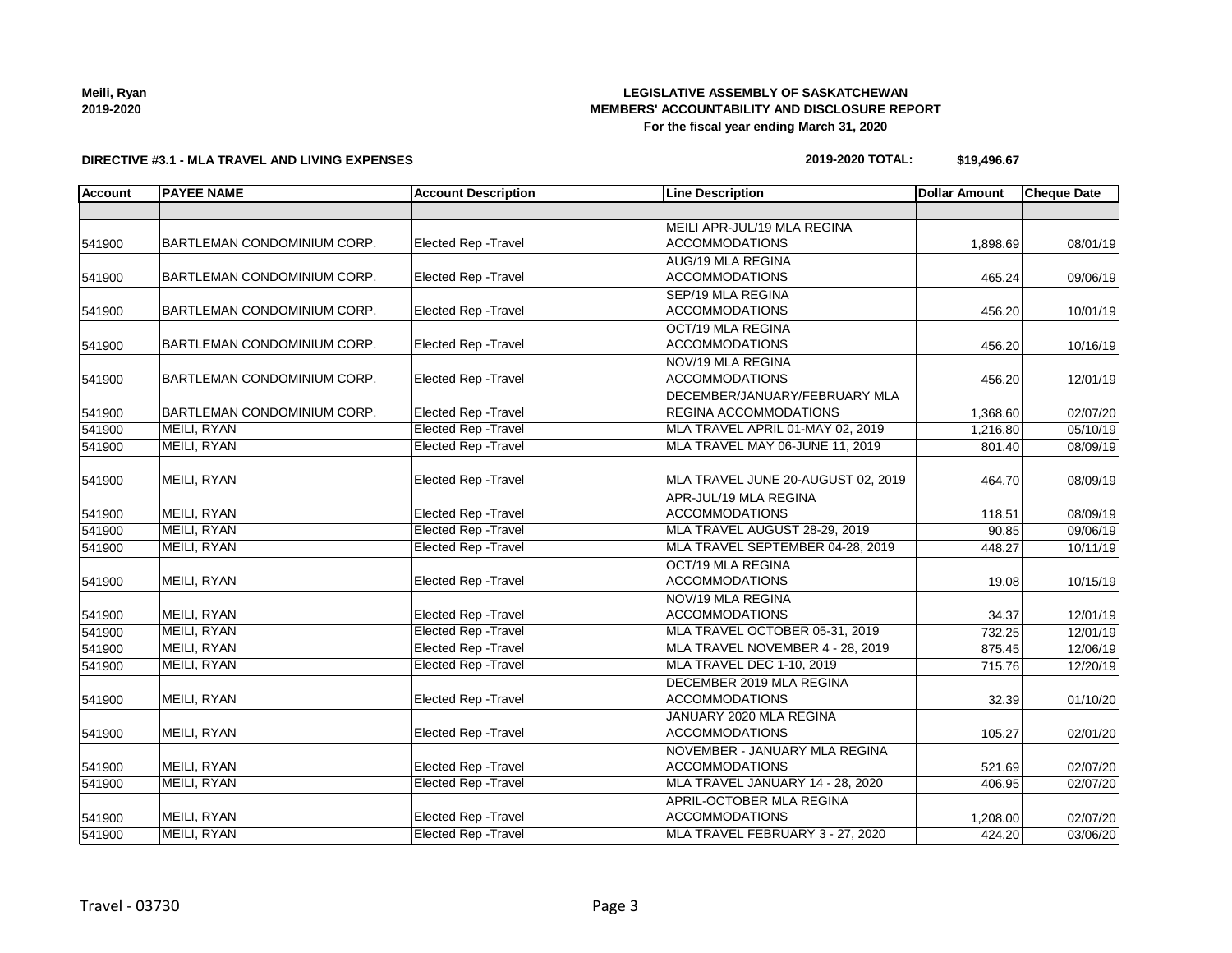| Account | <b>IPAYEE NAME</b>               | <b>IAccount Description</b> | <b>ILine Description</b>            | <b>IDollar Amount</b> | <b>ICheque Date</b> |
|---------|----------------------------------|-----------------------------|-------------------------------------|-----------------------|---------------------|
|         |                                  |                             | <b>IMARCH 2020 MLA REGINA</b>       |                       |                     |
| 541900  | IMEILI. RYAN                     | Elected Rep - Travel        | <b>ACCOMMODATIONS</b>               | 4.474.85              | 03/30/20            |
| 541900  | IMEILI. RYAN                     | Elected Rep - Travel        | IMLA TRAVEL MARCH 1 - 18, 2020      | 681.45                | 03/30/20            |
|         | IMINISTER OF FINANCE-MINISTRY OF |                             |                                     |                       |                     |
| 541900  | <b>ICENTRAL SERVICES</b>         | <b>Elected Rep - Travel</b> | <b>IOCTOBER 2019 MLA CVA TRAVEL</b> | 1,023.30              | 12/01/19            |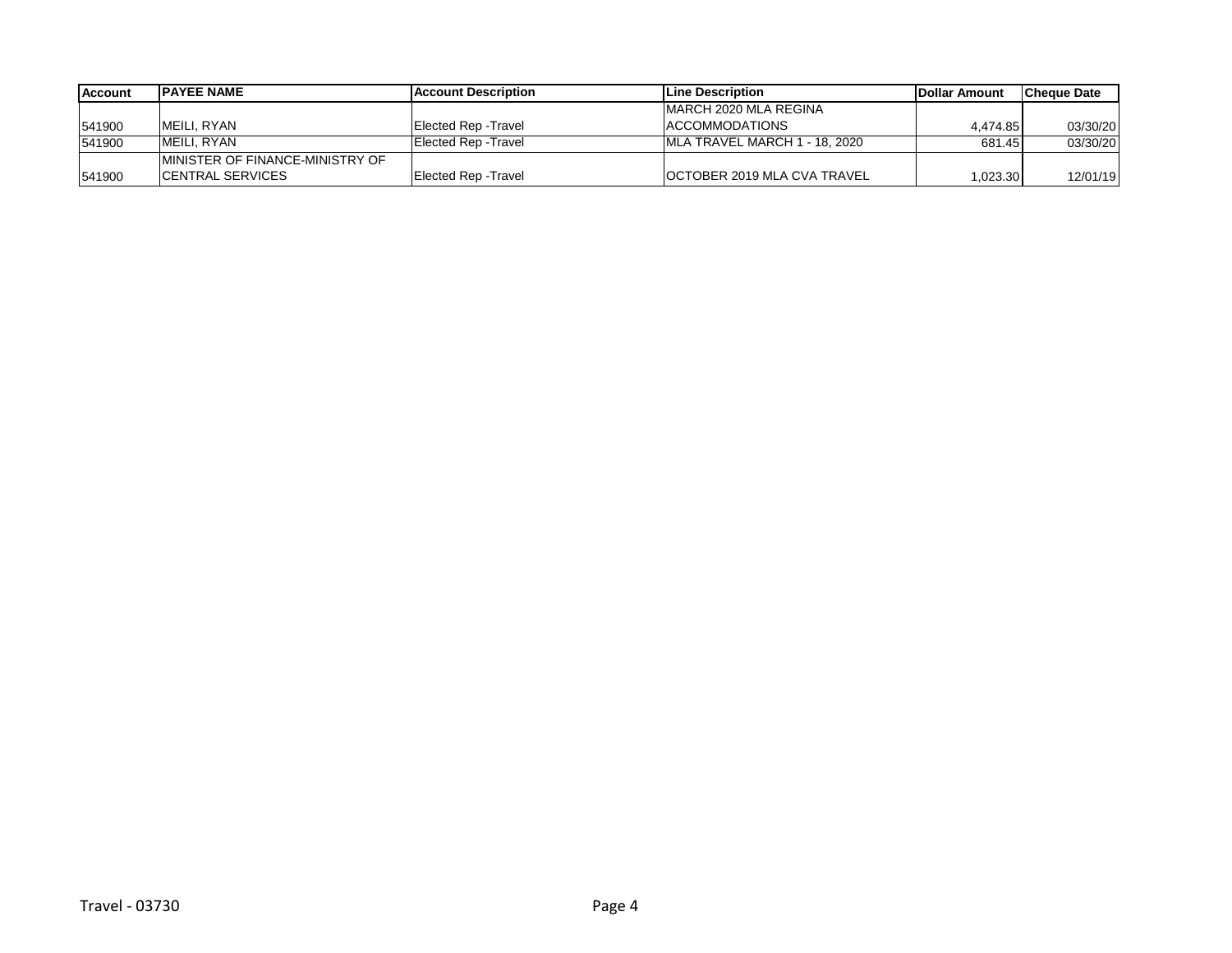| Meili, Ryan |  |
|-------------|--|
| 2019-2020   |  |

## **DIRECTIVE #4.1 - CONSTITUENCY SERVICE EXPENSES**

#### **2019-2020 TOTAL: \$65,318.73**

| Account | <b>PAYEE NAME</b>                  | <b>Account Description</b>                                                | <b>Line Description</b>           | <b>Dollar Amount</b> | <b>Cheque Date</b> |
|---------|------------------------------------|---------------------------------------------------------------------------|-----------------------------------|----------------------|--------------------|
|         |                                    |                                                                           |                                   |                      |                    |
|         | RATANSI, NAVROSE & JIVRAJ,         |                                                                           |                                   |                      |                    |
| 522000  | <b>SHYROSE</b>                     | Rent of Ground, Buildings and Other Space   APRIL 2019 MLA OFFICE RENT    |                                   | 1,800.00             | 04/01/19           |
|         | RATANSI, NAVROSE & JIVRAJ,         |                                                                           |                                   |                      |                    |
| 522000  | <b>SHYROSE</b>                     | Rent of Ground, Buildings and Other Space                                 | MAY 2019 MLA OFFICE RENT          | 1,800.00             | 05/14/19           |
|         | RATANSI, NAVROSE & JIVRAJ,         |                                                                           |                                   |                      |                    |
| 522000  | SHYROSE                            | Rent of Ground, Buildings and Other Space                                 | JUNE 2019 MLA OFFICE RENT         | 1,800.00             | 05/14/19           |
|         | RATANSI, NAVROSE & JIVRAJ,         |                                                                           |                                   |                      |                    |
| 522000  | <b>SHYROSE</b>                     | Rent of Ground, Buildings and Other Space                                 | JULY 2019 MLA OFFICE RENT         | 1,800.00             | 07/01/19           |
|         | RATANSI, NAVROSE & JIVRAJ,         |                                                                           |                                   |                      |                    |
| 522000  | <b>SHYROSE</b>                     | Rent of Ground, Buildings and Other Space   AUGUST 2019 MLA OFFICE RENT   |                                   | 1,800.00             | 08/01/19           |
|         | RATANSI, NAVROSE & JIVRAJ,         |                                                                           |                                   |                      |                    |
| 522000  | <b>SHYROSE</b>                     | Rent of Ground, Buildings and Other Space                                 | SEPTEMBER 2019 MLA OFFICE RENT    | 1,800.00             | 08/15/19           |
|         | RATANSI, NAVROSE & JIVRAJ,         |                                                                           |                                   |                      |                    |
| 522000  | <b>SHYROSE</b>                     | Rent of Ground, Buildings and Other Space                                 | OCTOBER 2019 MLA OFFICE RENT      | 1,800.00             | 09/16/19           |
|         | RATANSI, NAVROSE & JIVRAJ,         |                                                                           |                                   |                      |                    |
| 522000  | <b>SHYROSE</b>                     | Rent of Ground, Buildings and Other Space                                 | November 2019 MLA OFFICE RENT     | 1,800.00             | 10/25/19           |
|         | RATANSI, NAVROSE & JIVRAJ,         |                                                                           |                                   |                      |                    |
| 522000  | <b>SHYROSE</b>                     | Rent of Ground, Buildings and Other Space                                 | DECEMBER 2019 MLA OFFICE RENT     | 1,800.00             | 12/01/19           |
|         | RATANSI, NAVROSE & JIVRAJ,         |                                                                           |                                   |                      |                    |
| 522000  | <b>SHYROSE</b>                     | Rent of Ground, Buildings and Other Space                                 | JANUARY 2020 MLA OFFICE RENT      | 1,800.00             | 01/01/20           |
|         | RATANSI, NAVROSE & JIVRAJ,         |                                                                           |                                   |                      |                    |
| 522000  | <b>SHYROSE</b>                     | Rent of Ground, Buildings and Other Space   FEBRUARY 2020 MLA OFFICE RENT |                                   | 1,800.00             | 02/01/20           |
|         | RATANSI, NAVROSE & JIVRAJ,         |                                                                           |                                   |                      |                    |
| 522000  | <b>SHYROSE</b>                     | Rent of Ground, Buildings and Other Space                                 | MARCH 2020 MLA OFFICE RENT        | 1,800.00             | 02/24/20           |
|         | MINISTER OF FINANCE-MINISTRY OF    |                                                                           |                                   |                      |                    |
| 522200  | <b>CENTRAL SERVICES</b>            | <b>Rent of Photocopiers</b>                                               | PHOTOCOPIER SERVICE FEE           | 100.00               | 01/01/20           |
| 522200  | <b>TOSHIBA OF CANADA LTD.</b>      | <b>Rent of Photocopiers</b>                                               | <b>COPIER CHARGES</b>             | 164.66               | 05/01/19           |
| 522200  | <b>TOSHIBA OF CANADA LTD.</b>      | Rent of Photocopiers                                                      | <b>COPIER CHARGES</b>             | 297.36               | 06/01/19           |
| 522200  | <b>TOSHIBA OF CANADA LTD.</b>      | Rent of Photocopiers                                                      | <b>COPIER CHARGES</b>             | 164.66               | 07/01/19           |
| 522200  | TOSHIBA OF CANADA LTD.             | <b>Rent of Photocopiers</b>                                               | <b>COPIER CHARGES</b>             | 164.66               | 07/09/19           |
| 522200  | TOSHIBA OF CANADA LTD.             | Rent of Photocopiers                                                      | <b>RTV - COPIER REIMBURSEMENT</b> | $-164.66$            | 10/03/19           |
|         | TOSHIBA TEC CANADA BUSINESS        |                                                                           |                                   |                      |                    |
| 522200  | <b>SOLUTIONS INC</b>               | Rent of Photocopiers                                                      | <b>COPIER CHARGES</b>             | 148.19               | 08/01/19           |
|         | <b>TOSHIBA TEC CANADA BUSINESS</b> |                                                                           |                                   |                      |                    |
| 522200  | <b>SOLUTIONS INC</b>               | <b>Rent of Photocopiers</b>                                               | <b>COPIER CHARGES</b>             | 148.19               | 08/01/19           |
|         | TOSHIBA TEC CANADA BUSINESS        |                                                                           |                                   |                      |                    |
| 522200  | <b>SOLUTIONS INC</b>               | Rent of Photocopiers                                                      | <b>COPIER CHARGES</b>             | 293.89               | 09/01/19           |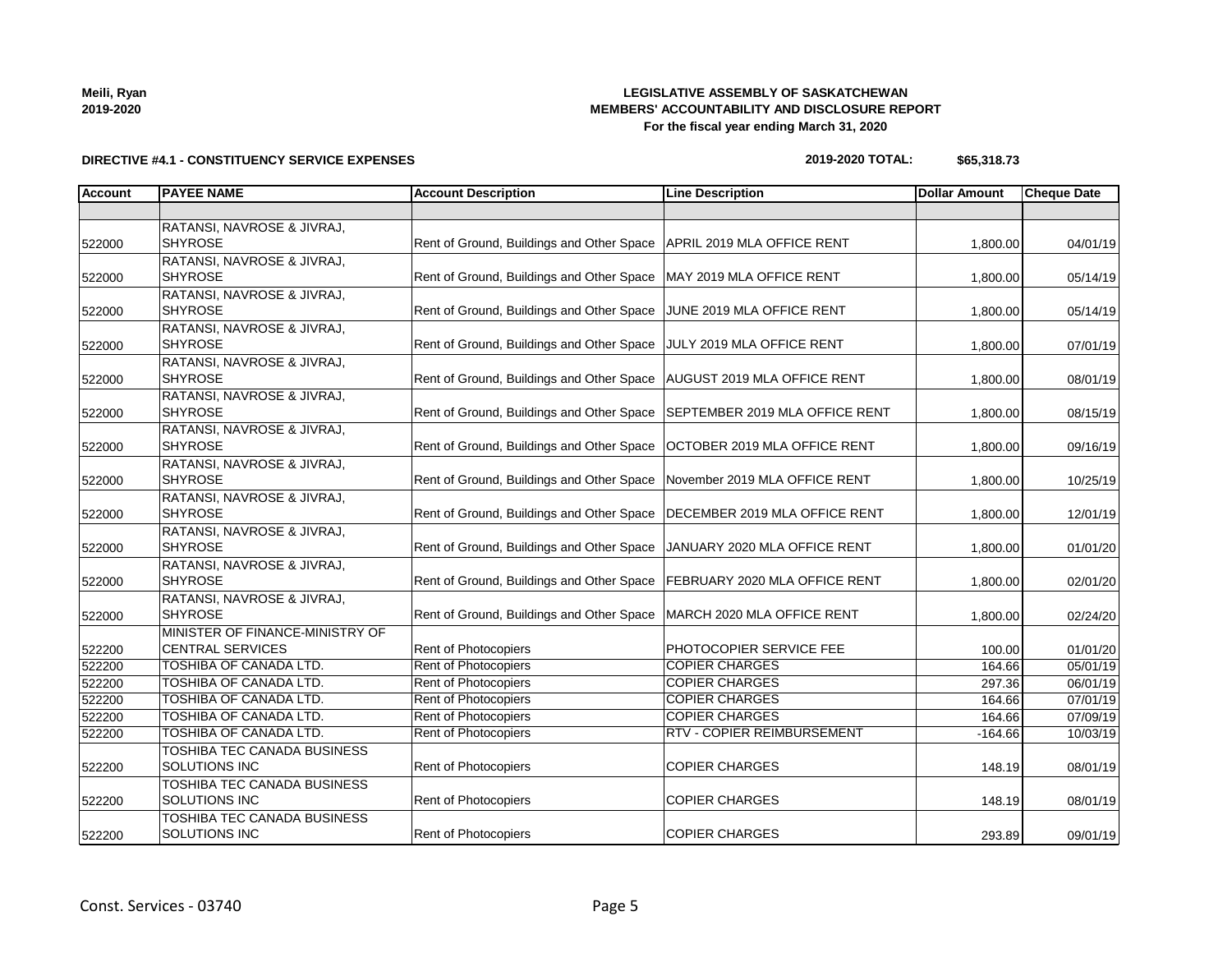| <b>Account</b> | <b>PAYEE NAME</b>                  | <b>Account Description</b>           | <b>Line Description</b>         | <b>Dollar Amount</b> | <b>Cheque Date</b>    |
|----------------|------------------------------------|--------------------------------------|---------------------------------|----------------------|-----------------------|
|                | TOSHIBA TEC CANADA BUSINESS        |                                      |                                 |                      |                       |
| 522200         | SOLUTIONS INC                      | Rent of Photocopiers                 | <b>COPIER CHARGES</b>           | 185.56               | 10/01/19              |
|                | TOSHIBA TEC CANADA BUSINESS        |                                      |                                 |                      |                       |
| 522200         | <b>SOLUTIONS INC</b>               | <b>Rent of Photocopiers</b>          | <b>COPIER CHARGES</b>           | 290.91               | 11/01/19              |
|                | TOSHIBA TEC CANADA BUSINESS        |                                      |                                 |                      |                       |
| 522200         | <b>SOLUTIONS INC</b>               | Rent of Photocopiers                 | <b>COPIER CHARGES</b>           | 236.52               | 12/01/19              |
|                | <b>TOSHIBA TEC CANADA BUSINESS</b> |                                      |                                 |                      |                       |
| 522200         | <b>SOLUTIONS INC</b>               | Rent of Photocopiers                 | <b>COPIER CHARGES</b>           | 173.09               | 01/01/20              |
|                | <b>TOSHIBA TEC CANADA BUSINESS</b> |                                      |                                 |                      |                       |
| 522200         | SOLUTIONS INC                      | Rent of Photocopiers                 | <b>COPIER CHARGES</b>           | 151.80               | 02/01/20              |
|                | TOSHIBA TEC CANADA BUSINESS        |                                      |                                 |                      |                       |
| 522200         | <b>SOLUTIONS INC</b>               | <b>Rent of Photocopiers</b>          | <b>COPIER CHARGES</b>           | 132.45               | 03/01/20              |
| 522300         | LISKA, JASMINE L                   | Rent of Other Equipment and Material | CONFERENCES, FRAME, BBQ RENTAL  | 180.38               | 08/01/19              |
| 522300         | LISKA, JASMINE L                   | Rent of Other Equipment and Material | <b>EQUIPMENT RENTAL MEETING</b> | 112.78               | 08/01/19              |
| 522700         | SASKATOON, CITY OF                 | Utilities - Electricity and Nat Gas  | 103061946 MAY 01, 2019          | 163.93               | 06/01/19              |
| 522700         | <b>SASKATOON, CITY OF</b>          | Utilities - Electricity and Nat Gas  | 103061946 JUNE 27, 2019         | 148.38               | 07/01/19              |
| 522700         | SASKATOON, CITY OF                 | Utilities - Electricity and Nat Gas  | 103061946 MAY 28, 2019          | 148.19               | 07/01/19              |
| 522700         | <b>SASKATOON, CITY OF</b>          | Utilities - Electricity and Nat Gas  | 103061946 JULY 31, 2019         | 161.76               | 08/01/19              |
| 522700         | <b>SASKATOON, CITY OF</b>          | Utilities - Electricity and Nat Gas  | 103061946 AUGUST 27, 2019       | 144.96               | 09/01/19              |
| 522700         | SASKATOON, CITY OF                 | Utilities - Electricity and Nat Gas  | 103061946 SEPTEMBER 27, 2019    | 128.07               | 10/01/19              |
| 522700         | <b>SASKATOON, CITY OF</b>          | Utilities - Electricity and Nat Gas  | 103061946 OCTOBER 27, 2019      | 159.78               | 11/01/19              |
| 522700         | <b>SASKATOON, CITY OF</b>          | Utilities - Electricity and Nat Gas  | 103061946 NOVEMBER 27, 2019     | 172.15               | 12/01/19              |
| 522700         | SASKATOON, CITY OF                 | Utilities - Electricity and Nat Gas  | 103061946 DECEMBER 28, 2019     | 171.61               | 01/01/20              |
| 522700         | <b>SASKATOON, CITY OF</b>          | Utilities - Electricity and Nat Gas  | 103061948 JANUARY 20, 2020      | 175.44               | 02/01/20              |
| 522700         | SASKATOON, CITY OF                 | Utilities - Electricity and Nat Gas  | 103061946 FEBRUARY 27, 2020     | 174.60               | 03/01/20              |
| 522700         | SASKENERGY INCORPORATED            | Utilities - Electricity and Nat Gas  | 35590206948 APRIL 23, 2019      | 95.00                | 05/01/19              |
| 522700         | <b>SASKENERGY INCORPORATED</b>     | Utilities - Electricity and Nat Gas  | 35590206948 MAY 22, 2019        | 95.00                | $\overline{07/01/19}$ |
| 522700         | SASKENERGY INCORPORATED            | Utilities - Electricity and Nat Gas  | 35590206948 JUNE 21, 2019       | 96.90                | 07/01/19              |
| 522700         | <b>SASKENERGY INCORPORATED</b>     | Utilities - Electricity and Nat Gas  | 35590206948 JULY 23, 2019       | 96.94                | 08/01/19              |
| 522700         | SASKENERGY INCORPORATED            | Utilities - Electricity and Nat Gas  | 35590206948 AUGUST 22, 2019     | 96.94                | $\overline{09/01/19}$ |
| 522700         | SASKENERGY INCORPORATED            | Utilities - Electricity and Nat Gas  | 35590206948 SEP/19              | 95.00                | 10/01/19              |
| 522700         | <b>SASKENERGY INCORPORATED</b>     | Utilities - Electricity and Nat Gas  | 35590206948 OCTOBER 22, 2019    | 95.00                | 11/01/19              |
| 522700         | SASKENERGY INCORPORATED            | Utilities - Electricity and Nat Gas  | 35590206948 NOVEMBER 22, 2019   | 95.00                | 12/01/19              |
| 522700         | SASKENERGY INCORPORATED            | Utilities - Electricity and Nat Gas  | 35590206948 DECEMBER 20, 2019   | 95.00                | 01/01/20              |
| 522700         | SASKENERGY INCORPORATED            | Utilities - Electricity and Nat Gas  | 35590206948 JANUARY 22, 2020    | 95.00                | 02/01/20              |
| 522700         | SASKENERGY INCORPORATED            | Utilities - Electricity and Nat Gas  | 35590206948 FEBRUARY 21, 2020   | 95.00                | 03/01/20              |
|                | MINISTER OF FINANCE-MINISTRY OF    |                                      |                                 |                      |                       |
| 525000         | <b>CENTRAL SERVICES</b>            | Postal, Courier, Freight and Related | MAIL SERVICE APR/19             | 52.00                | 06/03/19              |
|                | MINISTER OF FINANCE-MINISTRY OF    |                                      |                                 |                      |                       |
| 525000         | <b>CENTRAL SERVICES</b>            | Postal, Courier, Freight and Related | MAIL SERVICES MAY/19            | 49.87                | 07/01/19              |
|                | MINISTER OF FINANCE-MINISTRY OF    |                                      |                                 |                      |                       |
| 525000         | <b>CENTRAL SERVICES</b>            | Postal, Courier, Freight and Related | MAIL SERVICES JUN/19            | 49.87                | 07/15/19              |
|                | MINISTER OF FINANCE-MINISTRY OF    |                                      |                                 |                      |                       |
| 525000         | <b>CENTRAL SERVICES</b>            | Postal, Courier, Freight and Related | MAIL SERVICES JUL/19            | 1,069.59             | 09/01/19              |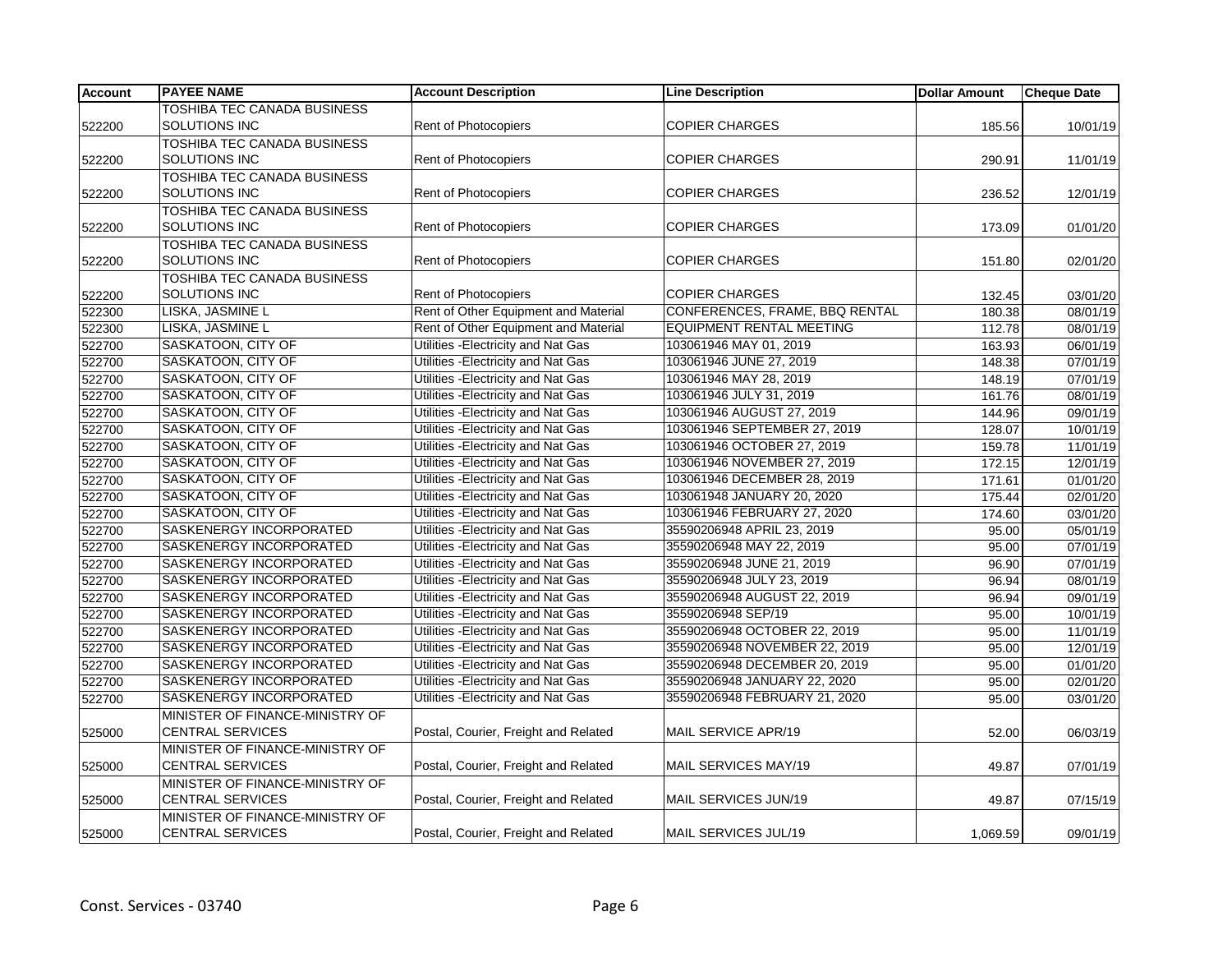| <b>Account</b> | <b>PAYEE NAME</b>                          | <b>Account Description</b>                | <b>Line Description</b>              | <b>Dollar Amount</b> | <b>Cheque Date</b> |
|----------------|--------------------------------------------|-------------------------------------------|--------------------------------------|----------------------|--------------------|
|                | MINISTER OF FINANCE-MINISTRY OF            |                                           |                                      |                      |                    |
| 525000         | <b>CENTRAL SERVICES</b>                    | Postal, Courier, Freight and Related      | <b>AUGUST 2019 MAIL SERVICES</b>     | 50.05                | 09/13/19           |
|                | MINISTER OF FINANCE-MINISTRY OF            |                                           |                                      |                      |                    |
| 525000         | <b>CENTRAL SERVICES</b>                    | Postal, Courier, Freight and Related      | MAIL SERVICES SEP/19                 | 50.08                | 10/15/19           |
|                | MINISTER OF FINANCE-MINISTRY OF            |                                           |                                      |                      |                    |
| 525000         | <b>CENTRAL SERVICES</b>                    | Postal, Courier, Freight and Related      | OCT 19 MAIL SERVICES                 | 50.07                | 12/01/19           |
|                | MINISTER OF FINANCE-MINISTRY OF            |                                           |                                      |                      |                    |
| 525000         | <b>CENTRAL SERVICES</b>                    | Postal, Courier, Freight and Related      | NOVEMBER 2019 MAIL SERVICES          | 50.05                | 01/01/20           |
|                | MINISTER OF FINANCE-MINISTRY OF            |                                           |                                      |                      |                    |
| 525000         | <b>CENTRAL SERVICES</b>                    | Postal, Courier, Freight and Related      | MAIL SERVICES JAN 2020               | 50.02                | 03/01/20           |
|                | MINISTER OF FINANCE-MINISTRY OF            |                                           |                                      |                      |                    |
| 525000         | <b>CENTRAL SERVICES</b>                    | Postal, Courier, Freight and Related      | MARCH 2020 MAIL SERVICES             | 50.02                | 03/31/20           |
|                |                                            |                                           |                                      |                      |                    |
| 525000         | MORRISON, NANCY J                          | Postal, Courier, Freight and Related      | POSTAGE/FLAGS/SOFTWARE/FRAMES        | 9.66                 | 02/24/20           |
| 525000         | <b>PRINTWEST</b>                           | Postal, Courier, Freight and Related      | <b>MAILOUTS</b>                      | 98.69                | 08/01/19           |
| 528000         | NETFORE SYSTEMS INC.                       | <b>Support Services</b>                   | SOFTWARE LICENSING AGREEMENT         | 2,250.00             | 10/01/19           |
| 528000         | POWERLAND COMPUTERS LTD.                   | <b>Support Services</b>                   | TECHNICAL SERVICES                   | 21.20                | 09/01/19           |
| 528000         | POWERLAND COMPUTERS LTD.                   | <b>Support Services</b>                   | TECHNICAL SERVICES                   | 23.85                | 09/01/19           |
| 528100         | LISKA, JASMINE L                           | <b>Information Services Subscriptions</b> | <b>ONLINE SUBSCRIPTIONS</b>          | 43.27                | 05/01/19           |
| 529000         | BW SNOW & MOW                              | <b>General Contractual Services</b>       | <b>LAWN CARE</b>                     | 90.00                | 05/03/19           |
| 529000         | <b>BW SNOW &amp; MOW</b>                   | <b>General Contractual Services</b>       | <b>LAWN CARE</b>                     | 175.00               | 06/10/19           |
| 529000         | <b>BW SNOW &amp; MOW</b>                   | <b>General Contractual Services</b>       | <b>LAWN CARE</b>                     | 140.00               | 07/08/19           |
| 529000         | <b>BW SNOW &amp; MOW</b>                   | <b>General Contractual Services</b>       | <b>LAWN CARE</b>                     | 175.00               | 08/10/19           |
| 529000         | BW SNOW & MOW                              | <b>General Contractual Services</b>       | <b>LAWN CARE</b>                     | 105.00               | 09/08/19           |
| 529000         | BW SNOW & MOW                              | <b>General Contractual Services</b>       | <b>LAWN CARE</b>                     | 105.00               | 09/23/19           |
| 529000         | BW SNOW & MOW                              | <b>General Contractual Services</b>       | <b>SNOW REMOVAL</b>                  | 600.00               | 02/24/20           |
| 529000         | <b>MICROTECH IRRIGATION &amp; LIGHTING</b> | <b>General Contractual Services</b>       | <b>MAINTANANCE SERVICES</b>          | 45.00                | 12/01/19           |
| 529000         | <b>NEAT CARE &amp; UPKEEP CO.</b>          | <b>General Contractual Services</b>       | MLA OFFICE JANITORIAL SERVICE        | 132.50               | 05/01/19           |
| 529000         | NEAT CARE & UPKEEP CO.                     | <b>General Contractual Services</b>       | MLA OFFICE JANITORIAL SERVICE        | 132.50               | 05/01/19           |
| 529000         | NEAT CARE & UPKEEP CO.                     | <b>General Contractual Services</b>       | MLA OFFICE JANITORIAL SERVICE        | 132.50               | 06/01/19           |
| 529000         | <b>NEAT CARE &amp; UPKEEP CO.</b>          | <b>General Contractual Services</b>       | MLA OFFICE JANITORIAL SERVICE        | 132.50               | 06/01/19           |
| 529000         | <b>NEAT CARE &amp; UPKEEP CO.</b>          | <b>General Contractual Services</b>       | MLA OFFICE JANITORIAL SERVICE        | 132.50               | 06/02/19           |
| 529000         | <b>NEAT CARE &amp; UPKEEP CO.</b>          | <b>General Contractual Services</b>       | MLA OFFICE JANITORIAL SERVICE        | 132.50               | 07/01/19           |
| 529000         | <b>NEAT CARE &amp; UPKEEP CO.</b>          | <b>General Contractual Services</b>       | MLA OFFICE JANITORIAL SERVICE        | 132.50               | 07/01/19           |
| 529000         | <b>NEAT CARE &amp; UPKEEP CO.</b>          | <b>General Contractual Services</b>       | MLA OFFICE JANITORIAL SERVICE        | 132.50               | 08/01/19           |
| 529000         | <b>NEAT CARE &amp; UPKEEP CO.</b>          | <b>General Contractual Services</b>       | MLA OFFICE JANITORIAL SERVICE        | 132.50               | 08/01/19           |
| 529000         | <b>NEAT CARE &amp; UPKEEP CO.</b>          | <b>General Contractual Services</b>       | <b>MLA OFFICE JANITORIAL SERVICE</b> | 132.50               | 08/11/19           |
| 529000         | <b>NEAT CARE &amp; UPKEEP CO.</b>          | <b>General Contractual Services</b>       | MLA OFFICE JANITORIAL SERVICE        | 132.50               | 09/01/19           |
| 529000         | NEAT CARE & UPKEEP CO.                     | <b>General Contractual Services</b>       | MLA OFFICE JANITORIAL SERVICE        | 132.50               | 09/08/19           |
| 529000         | <b>NEAT CARE &amp; UPKEEP CO.</b>          | <b>General Contractual Services</b>       | MLA OFFICE JANITORIAL SERVICE        | 132.50               | 09/09/19           |
| 529000         | <b>NEAT CARE &amp; UPKEEP CO.</b>          | <b>General Contractual Services</b>       | MLA OFFICE JANITORIAL SERVICE        | 132.50               | 10/06/19           |
| 529000         | <b>NEAT CARE &amp; UPKEEP CO.</b>          | <b>General Contractual Services</b>       | MLA OFFICE JANITORIAL SERVICE        | 132.50               | 10/20/19           |
| 529000         | <b>NEAT CARE &amp; UPKEEP CO.</b>          | <b>General Contractual Services</b>       | MLA OFFICE JANITORIAL SERVICE        | 132.50               | 11/03/19           |
| 529000         | NEAT CARE & UPKEEP CO.                     | <b>General Contractual Services</b>       | MLA OFFICE JANITORIAL SERVICE        | 132.50               | 12/01/19           |
| 529000         | NEAT CARE & UPKEEP CO.                     | <b>General Contractual Services</b>       | MLA OFFICE JANITORIAL SERVICE        | 132.50               | 12/01/19           |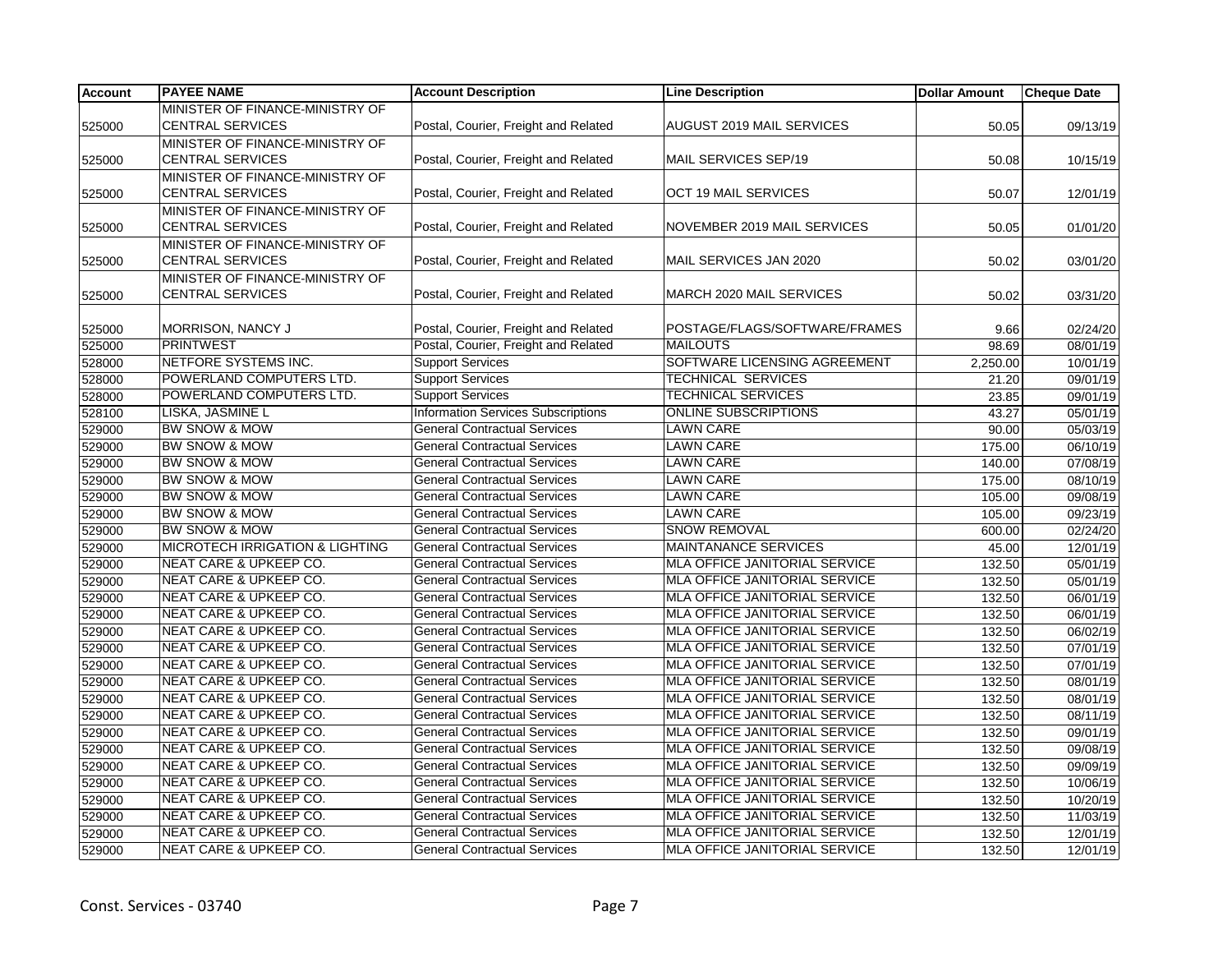| <b>Account</b> | <b>PAYEE NAME</b>                 | <b>Account Description</b>              | <b>Line Description</b>              | <b>Dollar Amount</b> | <b>Cheque Date</b>    |
|----------------|-----------------------------------|-----------------------------------------|--------------------------------------|----------------------|-----------------------|
| 529000         | NEAT CARE & UPKEEP CO.            | <b>General Contractual Services</b>     | <b>MLA OFFICE JANITORIAL SERVICE</b> | 132.50               | 12/15/19              |
| 529000         | <b>NEAT CARE &amp; UPKEEP CO.</b> | <b>General Contractual Services</b>     | <b>MLA OFFICE JANITORIAL SERVICE</b> | 132.50               | 01/01/20              |
| 529000         | <b>NEAT CARE &amp; UPKEEP CO.</b> | <b>General Contractual Services</b>     | MLA OFFICE JANITORIAL SERVICE        | 132.50               | 01/12/20              |
| 529000         | <b>NEAT CARE &amp; UPKEEP CO.</b> | <b>General Contractual Services</b>     | MLA OFFICE JANITORIAL SERVICE        | 132.50               | $\overline{02/01/20}$ |
| 529000         | NEAT CARE & UPKEEP CO.            | <b>General Contractual Services</b>     | MLA OFFICE JANITORIAL SERVICE        | 132.50               | 02/24/20              |
| 529000         | NEAT CARE & UPKEEP CO.            | <b>General Contractual Services</b>     | MLA OFFICE JANITORIAL SERVICE        | 132.50               | 03/01/20              |
| 529000         | NEAT CARE & UPKEEP CO.            | <b>General Contractual Services</b>     | MLA OFFICE JANITORIAL SERVICE        | 132.50               | 03/08/20              |
| 529200         | LISKA, JASMINE L                  | Professional Development                | CONFERENCES, FRAME, BBQ RENTAL       | 201.36               | 08/01/19              |
| 530000         | PATTISON OUTDOOR ADVERTISING LP   | <b>Communications Development Costs</b> | <b>ADVERTISING PRODUCTION</b>        | 233.20               | 12/09/19              |
|                | ABORIGINAL CONSULTING SERVICES    |                                         |                                      |                      |                       |
| 530500         | (ACS)                             | Media Placement                         | <b>ADVERTISING</b>                   | 35.38                | 07/01/19              |
|                | <b>ACS ABORIGINAL CONSULTING</b>  |                                         |                                      |                      |                       |
| 530500         | <b>SERVICES</b>                   | Media Placement                         | <b>ADVERTISING</b>                   | 153.85               | 01/01/20              |
| 530500         | <b>BELL MEDIA INC.</b>            | Media Placement                         | <b>ADVERTISING</b>                   | 352.00               | $\overline{02}/01/20$ |
| 530500         | <b>BELL MEDIA INC.</b>            | Media Placement                         | <b>ADVERTISING</b>                   | 25.00                | 02/01/20              |
| 530500         | <b>BELL MEDIA INC.</b>            | Media Placement                         | <b>ADVERTISING</b>                   | 2,839.00             | 02/01/20              |
| 530500         | <b>BELL MEDIA INC.</b>            | Media Placement                         | <b>ADVERTISING</b>                   | 148.00               | 02/01/20              |
| 530500         | <b>BELL MEDIA INC.</b>            | Media Placement                         | <b>ADVERTISING</b>                   | 50.00                | 02/01/20              |
| 530500         | <b>BELL MEDIA INC.</b>            | Media Placement                         | <b>ADVERTISING</b>                   | 150.00               | 02/01/20              |
| 530500         | <b>BELL MEDIA INC.</b>            | Media Placement                         | <b>ADVERTISING</b>                   | 7,161.00             | 03/01/20              |
| 530500         | <b>CREATIVE OUTDOOR</b>           | Media Placement                         | <b>ADVERTISING</b>                   | 270.00               | 06/01/19              |
| 530500         | <b>CREATIVE OUTDOOR</b>           | Media Placement                         | <b>ADVERTISING</b>                   | 270.00               | 06/01/19              |
| 530500         | <b>CREATIVE OUTDOOR</b>           | Media Placement                         | <b>ADVERTISING</b>                   | 270.00               | 06/01/19              |
| 530500         | <b>CREATIVE OUTDOOR</b>           | Media Placement                         | <b>ADVERTISING</b>                   | 270.00               | 07/01/19              |
| 530500         | <b>CREATIVE OUTDOOR</b>           | Media Placement                         | <b>ADVERTISING</b>                   | 270.00               | 08/01/19              |
| 530500         | <b>CREATIVE OUTDOOR</b>           | Media Placement                         | <b>ADVERTISING</b>                   | 270.00               | 09/01/19              |
| 530500         | <b>CREATIVE OUTDOOR</b>           | Media Placement                         | <b>ADVERTISING</b>                   | 270.00               | 11/01/19              |
| 530500         | <b>CREATIVE OUTDOOR</b>           | Media Placement                         | <b>ADVERTISING</b>                   | 270.00               | 11/01/19              |
| 530500         | <b>CREATIVE OUTDOOR</b>           | Media Placement                         | <b>ADVERTISING</b>                   | 270.00               | 12/01/19              |
| 530500         | <b>CREATIVE OUTDOOR</b>           | Media Placement                         | <b>ADVERTISING</b>                   | 270.00               | 01/01/20              |
| 530500         | <b>CREATIVE OUTDOOR</b>           | Media Placement                         | <b>ADVERTISING</b>                   | 270.00               | 01/01/20              |
| 530500         | <b>CREATIVE OUTDOOR</b>           | Media Placement                         | <b>ADVERTISING</b>                   | $-270.00$            | 01/20/20              |
| 530500         | <b>CREATIVE OUTDOOR</b>           | Media Placement                         | <b>ADVERTISING</b>                   | 270.00               | 02/01/20              |
| 530500         | <b>CREATIVE OUTDOOR</b>           | Media Placement                         | <b>ADVERTISING</b>                   | 270.00               | 03/01/20              |
|                | <b>HUDSON BAY PARK/MAYFAIR</b>    |                                         |                                      |                      |                       |
| 530500         | <b>COMMUNITY ASSOCIATION</b>      | Media Placement                         | <b>ADVERTISING</b>                   | 160.00               | 08/01/19              |
|                | <b>HUDSON BAY PARK/MAYFAIR</b>    |                                         |                                      |                      |                       |
| 530500         | <b>COMMUNITY ASSOCIATION</b>      | Media Placement                         | <b>ADVERTISING</b>                   | 160.00               | 09/19/19              |
|                | <b>HUDSON BAY PARK/MAYFAIR</b>    |                                         |                                      |                      |                       |
| 530500         | <b>COMMUNITY ASSOCIATION</b>      | Media Placement                         | <b>ADVERTISING</b>                   | 160.00               | 12/01/19              |
|                | LA COOPERATIVE DES PUBLICATIONS   |                                         |                                      |                      |                       |
| 530500         | <b>FRANSASKOISES</b>              | Media Placement                         | <b>ADVERTISING</b>                   | 225.00               | 03/01/20              |
| 530500         | <b>MADD MESSAGE</b>               | Media Placement                         | <b>ADVERTISING</b>                   | 50.00                | 11/01/19              |
| 530500         | MISTER PRINT PRODUCTIONS LTD.     | Media Placement                         | <b>ADVERTISING</b>                   | 15.90                | 08/01/19              |
| 530500         | <b>NOW COMMUNICATIONS</b>         | Media Placement                         | <b>ADVERTISING</b>                   | 4,000.00             | 03/31/20              |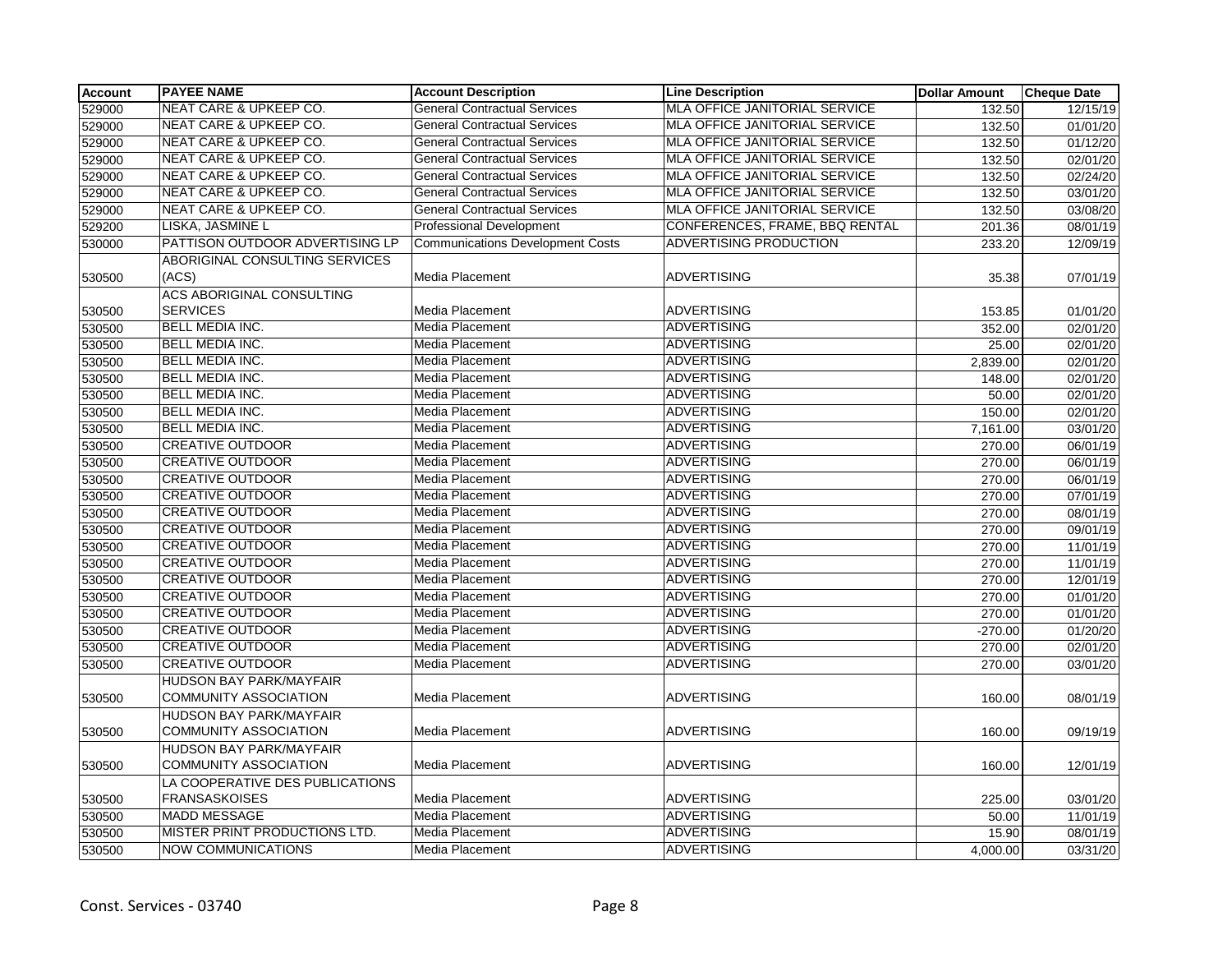| <b>Account</b> | <b>PAYEE NAME</b>                              | <b>Account Description</b>         | <b>Line Description</b>          | <b>Dollar Amount</b> | <b>Cheque Date</b> |
|----------------|------------------------------------------------|------------------------------------|----------------------------------|----------------------|--------------------|
| 530500         | PATTISON OUTDOOR ADVERTISING LP                | Media Placement                    | <b>ADVERTISING</b>               | 1,500.00             | 12/06/19           |
| 530500         | <b>PLANET S MAGAZINE</b>                       | Media Placement                    | <b>ADVERTISING</b>               | 149.00               | 05/01/19           |
| 530500         | PLANET S MAGAZINE                              | Media Placement                    | <b>ADVERTISING</b>               | 149.00               | 06/01/19           |
| 530500         | PLANET S MAGAZINE                              | Media Placement                    | <b>ADVERTISING</b>               | 149.00               | 07/04/19           |
| 530500         | <b>PLANET S MAGAZINE</b>                       | Media Placement                    | <b>ADVERTISING</b>               | 149.00               | 09/01/19           |
| 530500         | <b>PLANET S MAGAZINE</b>                       | Media Placement                    | <b>ADVERTISING</b>               | 149.00               | 10/01/19           |
| 530500         | <b>PLANET S MAGAZINE</b>                       | Media Placement                    | <b>ADVERTISING</b>               | 149.00               | 10/01/19           |
| 530500         | PLANET S MAGAZINE                              | Media Placement                    | <b>ADVERTISING</b>               | 149.00               | 10/01/19           |
| 530500         | PLANET S MAGAZINE                              | Media Placement                    | <b>ADVERTISING</b>               | 1.53                 | 10/17/19           |
| 530500         | PLANET S MAGAZINE                              | Media Placement                    | <b>ADVERTISING</b>               | 149.00               | 11/01/19           |
| 530500         | PLANET S MAGAZINE                              | Media Placement                    | <b>ADVERTISING</b>               | 660.00               | 12/01/19           |
| 530500         | POSTMEDIA NETWORK INC.                         | Media Placement                    | <b>ADVERTISING</b>               | 80.54                | 08/01/19           |
| 530500         | POSTMEDIA NETWORK INC.                         | Media Placement                    | <b>ADVERTISING</b>               | 12.50                | 02/01/20           |
|                | <b>SASK MUSIC EDUCATORS</b>                    |                                    |                                  |                      |                    |
| 530500         | <b>ASSOCIATION</b>                             | Media Placement                    | <b>ADVERTISING</b>               | 43.00                | 12/01/19           |
| 530500         | SASKATOON DESIGNETC                            | Media Placement                    | <b>ADVERTISING</b>               | 99.00                | 12/17/19           |
| 530500         | SASKATOON DESIGNETC                            | Media Placement                    | <b>ADVERTISING</b>               | 99.00                | 03/01/20           |
|                |                                                |                                    |                                  |                      |                    |
| 530500         | SASKATOON DIVERSITY NETWORK INC.               | Media Placement                    | ADVERTISING                      | 150.00               | 06/03/19           |
| 530500         | SASKATOON EXPRESS NEWSPAPER                    | Media Placement                    | <b>ADVERTISING</b>               | 53.00                | 05/01/19           |
| 530500         | SASKATOON SUMMER PLAYERS                       | Media Placement                    | <b>ADVERTISING</b>               | 50.00                | 09/01/19           |
|                |                                                |                                    |                                  |                      |                    |
| 530500         | SUDDENLY SASKATCHEWAN MAGAZINE Media Placement |                                    | <b>ADVERTISING</b>               | 30.00                | 05/01/19           |
| 530800         | <b>ALLIED PRINTERS &amp; PROMOTIONS</b>        | Publications                       | <b>NEWSLETTERS</b>               | 286.20               | 07/03/19           |
| 530800         | <b>PRINTWEST</b>                               | Publications                       | <b>NEWSLETTERS</b>               | 858.60               | 08/01/19           |
|                |                                                |                                    |                                  |                      |                    |
| 530900         | <b>GROWER DIRECT</b>                           | Promotional Items                  | 0066458 PROMOTIONAL ITEMS NO GST | 147.63               | 12/01/19           |
| 530900         | <b>HEAD QUIRK DESIGNS</b>                      | <b>Promotional Items</b>           | PROMOTIONAL ITEMS                | 286.20               | 11/01/19           |
| 530900         | LISKA, JASMINE L                               | <b>Promotional Items</b>           | PROMOTIONAL ITEMS                | 792.54               | 07/18/19           |
|                |                                                |                                    | POINSETTA/SOFTWARE/OFFICE        |                      |                    |
| 530900         | MORRISON, NANCY J                              | Promotional Items                  | <b>SUPPLIES</b>                  | 35.48                | 12/16/19           |
| 530900         | <b>MORRISON, NANCY J</b>                       | <b>Promotional Items</b>           | <b>POINSETTIAS</b>               | 35.48                | 02/01/20           |
|                |                                                |                                    |                                  |                      |                    |
| 530900         | MORRISON, NANCY J                              | Promotional Items                  | POSTAGE/FLAGS/SOFTWARE/FRAMES    | 71.55                | 02/24/20           |
| 530900         | <b>PRINTWEST</b>                               | Promotional Items                  | <b>CHRISTMAS CARDS</b>           | 1,083.77             | 12/18/19           |
| 530900         | SASKATOON DESIGNETC                            | <b>Promotional Items</b>           | PROMOTIONAL ITEMS                | 59.00                | 07/01/19           |
| 530900         | SASKATOON POPPY CAMPAIGN                       | <b>Promotional Items</b>           | PROMOTIONAL ITEMS                | 75.00                | 10/15/19           |
| 542000         | LISKA, JASMINE L                               | Travel                             | CA TRAVEL AUGUST 09-15, 2019     | 262.73               | 08/27/19           |
| 550100         | MISTER PRINT PRODUCTIONS LTD.                  | <b>Printed Forms</b>               | <b>BUSINESS CARDS</b>            | 132.50               | 12/01/19           |
| 550200         | <b>STARPHOENIX</b>                             | Books, Mags and Ref Materials      | <b>SUBSCRIPTION</b>              | 336.00               | 07/01/19           |
| 555000         | <b>HBI OFFICE PLUS INC.</b>                    | <b>Other Material and Supplies</b> | <b>OFFICE SUPPLIES</b>           | 54.95                | 08/01/19           |
| 555000         | <b>HBI OFFICE PLUS INC.</b>                    | <b>Other Material and Supplies</b> | <b>OFFICE SUPPLIES</b>           | 69.85                | 08/19/19           |
| 555000         | HBI OFFICE PLUS INC.                           | <b>Other Material and Supplies</b> | <b>OFFICE SUPPLIES</b>           | 58.16                | 09/01/19           |
| 555000         | HBI OFFICE PLUS INC.                           | <b>Other Material and Supplies</b> | <b>OFFICE SUPPLIES</b>           | 15.89                | 09/04/19           |
| 555000         | HBI OFFICE PLUS INC.                           | <b>Other Material and Supplies</b> | <b>OFFICE SUPPLIES</b>           | 128.87               | 10/08/19           |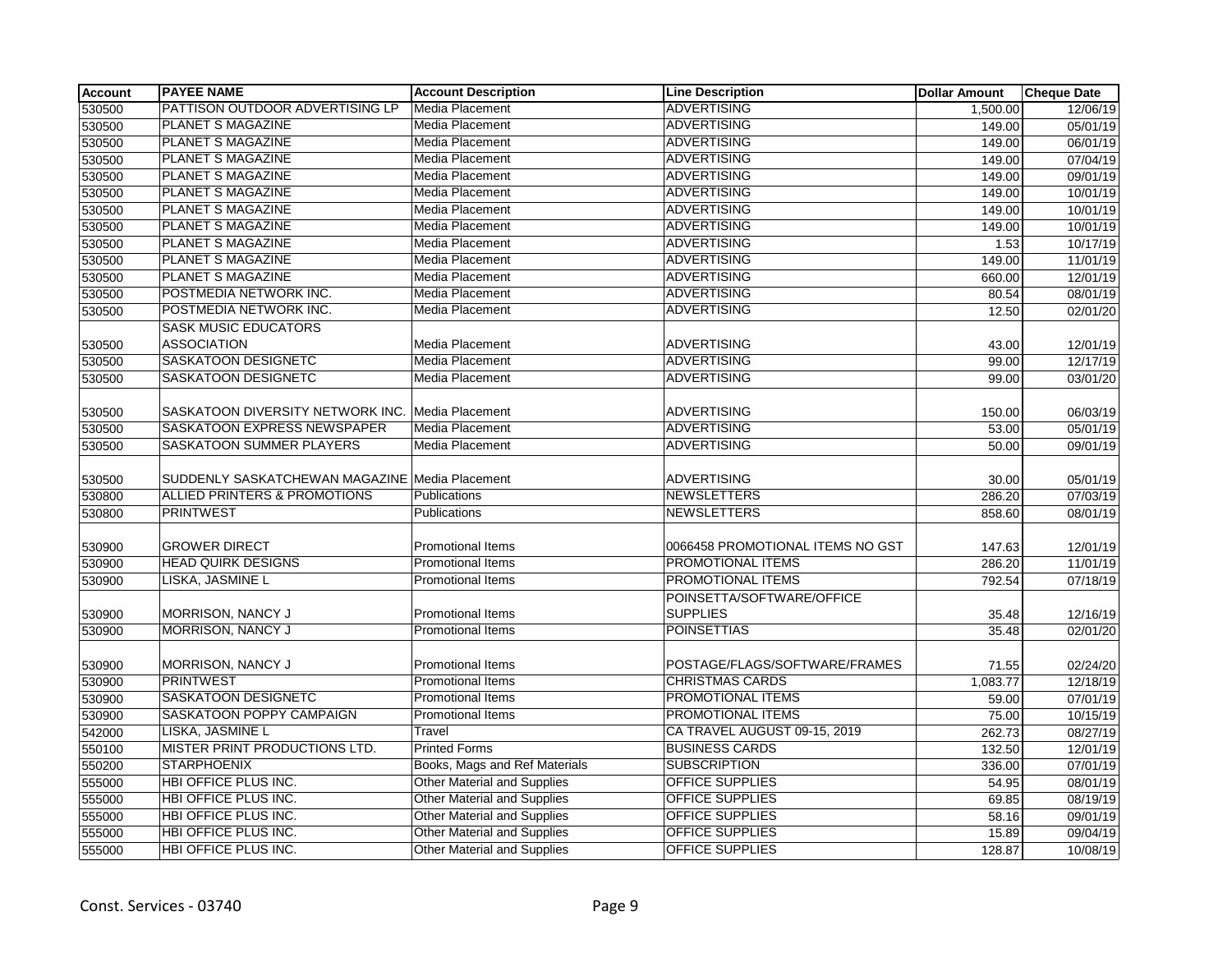| <b>Account</b> | <b>PAYEE NAME</b>           | <b>Account Description</b>           | <b>Line Description</b>  | <b>Dollar Amount</b> | <b>Cheque Date</b> |
|----------------|-----------------------------|--------------------------------------|--------------------------|----------------------|--------------------|
| 555000         | <b>HBI OFFICE PLUS INC.</b> | Other Material and Supplies          | <b>OFFICE SUPPLIES</b>   | 93.44                | 12/12/19           |
| 555000         | HBI OFFICE PLUS INC.        | Other Material and Supplies          | <b>OFFICE SUPPLIES</b>   | 27.54                | 12/18/19           |
| 555000         | HBI OFFICE PLUS INC.        | Other Material and Supplies          | OFFICE SUPPLIES          | 29.07                | 02/01/20           |
| 555000         | HBI OFFICE PLUS INC.        | Other Material and Supplies          | <b>OFFICE SUPPLIES</b>   | 58.31                | 03/06/20           |
| 555000         | LISKA, JASMINE L            | Other Material and Supplies          | OFFICE SUPPLIES          | 6.42                 | 05/01/19           |
| 555000         | LISKA, JASMINE L            | Other Material and Supplies          | OFFICE SUPPLIES          | 53.94                | 07/01/19           |
| 555000         | <b>MORRISON, NANCY J</b>    | Other Material and Supplies          | OFFICE SUPPLIES          | 53.48                | 08/27/19           |
| 555000         | <b>MORRISON, NANCY J</b>    | Other Material and Supplies          | <b>OFFICE SUPPLIES</b>   | 36.49                | 12/01/19           |
| 555000         | <b>MORRISON, NANCY J</b>    | Other Material and Supplies          | <b>OFFICE SUPPLIES</b>   | 6.10                 | 12/01/19           |
| 555000         | MORRISON, NANCY J           | Other Material and Supplies          | OFFICE SUPPLIES          | 86.43                | 12/13/19           |
| 555000         | MORRISON, NANCY J           | Other Material and Supplies          | OFFICE SUPPLIES          | 33.52                | 12/16/19           |
| 555080         | LISKA, JASMINE L            | Other Misc Material and Supplies     | <b>FRAMES</b>            | 280.41               | 08/01/19           |
| 555080         | <b>MORRISON, NANCY J</b>    | Other Misc Material and Supplies     | <b>FRAMES</b>            | 14.42                | 02/24/20           |
| 564600         | LISKA, JASMINE L            | Computer Software - Exp              | <b>COMPUTER SOFTWARE</b> | 43.56                | 06/01/19           |
| 564600         | LISKA, JASMINE L            | Computer Software - Exp              | <b>COMPUTER SOFTWARE</b> | 43.36                | 07/01/19           |
| 564600         | LISKA, JASMINE L            | Computer Software - Exp              | <b>COMPUTER SOFTWARE</b> | 42.40                | 07/18/19           |
| 564600         | LISKA, JASMINE L            | Computer Software - Exp              | <b>COMPUTER SOFTWARE</b> | 42.91                | 08/27/19           |
| 564600         | MORRISON, NANCY J           | Computer Software - Exp              | <b>COMPUTER SOFTWARE</b> | 42.53                | 12/01/19           |
| 564600         | <b>MORRISON, NANCY J</b>    | Computer Software - Exp              | <b>COMPUTER SOFTWARE</b> | 177.36               | 12/16/19           |
| 564600         | <b>MORRISON, NANCY J</b>    | Computer Software - Exp              | <b>COMPUTER SOFTWARE</b> | 42.44                | 02/24/20           |
| 564600         | MORRISON, NANCY J           | Computer Software - Exp              | <b>COMPUTER SOFTWARE</b> | 21.47                | 03/18/20           |
| 565200         | MORRISON, NANCY J           | Office Furniture and Equipment - Exp | <b>COFFEE MAKER</b>      | 66.59                | 09/01/19           |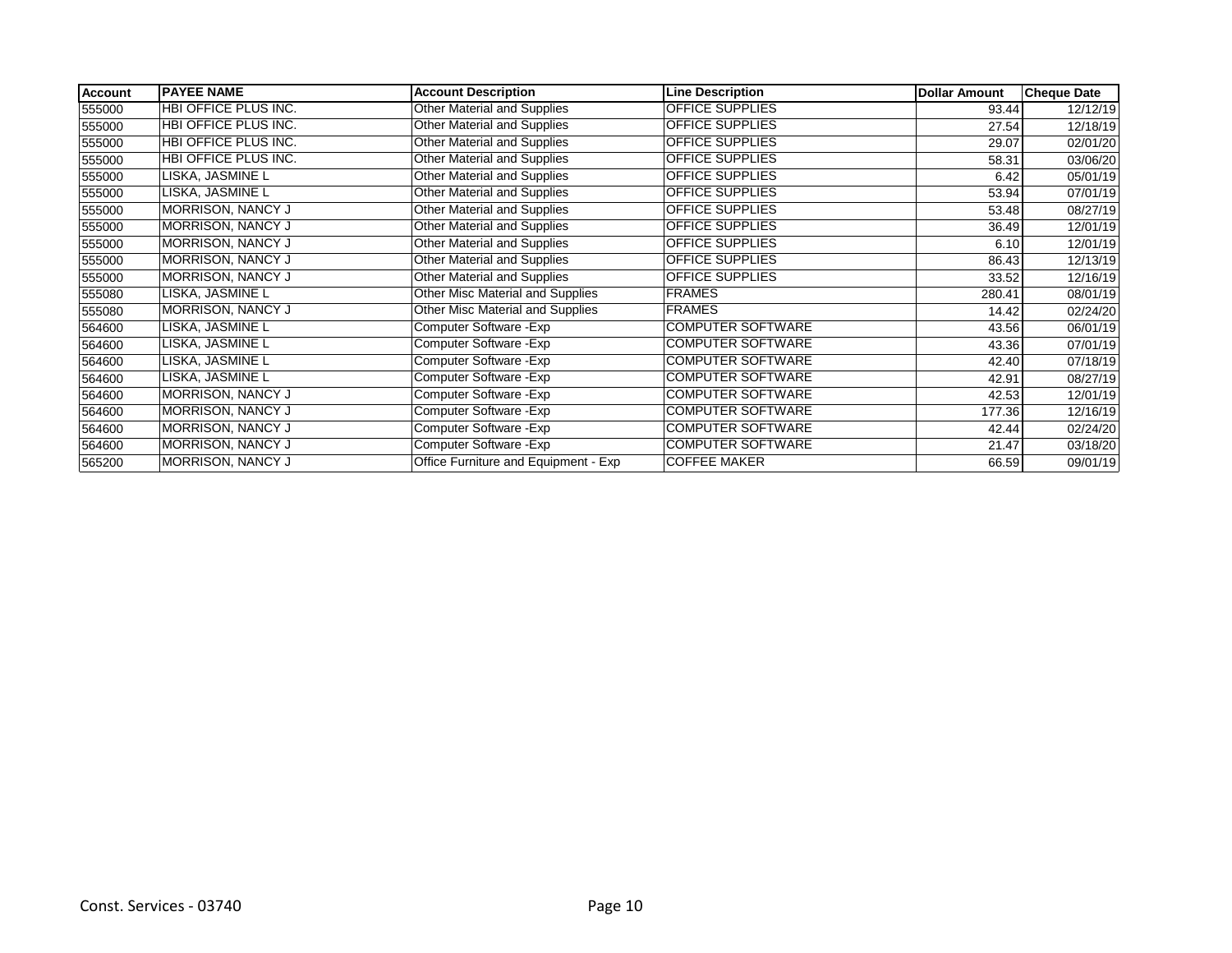| Const. Asst - 03740 | Page 11 |
|---------------------|---------|
|                     |         |

#### **DIRECTIVE #6 - CONSTITUENCY ASSISTANT EXPENSES**

**2019-2020 TOTAL: \$71,876.17**

| <b>Account</b> | <b>Payee Name</b>        | <b>Account Description</b>    | <b>Dollar Amount</b> | <b>Cheque Date</b> |
|----------------|--------------------------|-------------------------------|----------------------|--------------------|
|                |                          |                               |                      |                    |
| 513000         | LISKA, JASMINE L         | Out-of-Scope Permanent        | 0.00                 | 04/03/19           |
| 513000         | LISKA, JASMINE L         | Out-of-Scope Permanent        | 2,030.62             | 04/16/19           |
| 513000         | LISKA, JASMINE L         | Out-of-Scope Permanent        | 2,030.62             | 05/01/19           |
| 513000         | LISKA, JASMINE L         | Out-of-Scope Permanent        | 2,030.62             | 05/15/19           |
| 513000         | LISKA, JASMINE L         | <b>Out-of-Scope Permanent</b> | 2,030.62             | 05/29/19           |
| 513000         | LISKA, JASMINE L         | Out-of-Scope Permanent        | 2,030.62             | 06/12/19           |
| 513000         | LISKA, JASMINE L         | Out-of-Scope Permanent        | 2,030.62             | 06/26/19           |
| 513000         | LISKA, JASMINE L         | Out-of-Scope Permanent        | 2,030.62             | 07/10/19           |
| 513000         | LISKA, JASMINE L         | Out-of-Scope Permanent        | 2,030.62             | 07/24/19           |
| 513000         | LISKA, JASMINE L         | Out-of-Scope Permanent        | 2,030.62             | 08/07/19           |
| 513000         | LISKA, JASMINE L         | Out-of-Scope Permanent        | 2,030.62             | 08/21/19           |
| 513000         | LISKA, JASMINE L         | Out-of-Scope Permanent        | 1,721.51             | 09/04/19           |
| 513000         | <b>MORRISON, NANCY J</b> | Out-of-Scope Permanent        | 442.68               | 08/30/19           |
| 513000         | <b>MORRISON, NANCY J</b> | Out-of-Scope Permanent        | 2,213.42             | 09/04/19           |
| 513000         | <b>MORRISON, NANCY J</b> | Out-of-Scope Permanent        | 2,213.42             | 09/18/19           |
| 513000         | MORRISON, NANCY J        | Out-of-Scope Permanent        | 2,213.42             | 10/02/19           |
| 513000         | MORRISON, NANCY J        | Out-of-Scope Permanent        | 2,213.42             | 10/16/19           |
| 513000         | <b>MORRISON, NANCY J</b> | Out-of-Scope Permanent        | 2,213.42             | 11/01/19           |
| 513000         | <b>MORRISON, NANCY J</b> | Out-of-Scope Permanent        | 2,213.42             | 11/13/19           |
| 513000         | <b>MORRISON, NANCY J</b> | Out-of-Scope Permanent        | 2,213.42             | 11/27/19           |
| 513000         | <b>MORRISON, NANCY J</b> | Out-of-Scope Permanent        | 2,213.42             | 12/11/19           |
| 513000         | MORRISON, NANCY J        | Out-of-Scope Permanent        | 2,213.42             | 12/24/19           |
| 513000         | MORRISON, NANCY J        | Out-of-Scope Permanent        | 2,213.43             | 01/08/20           |
| 513000         | <b>MORRISON, NANCY J</b> | Out-of-Scope Permanent        | 2,213.42             | 01/23/20           |
| 513000         | <b>MORRISON, NANCY J</b> | Out-of-Scope Permanent        | 2,213.42             | 02/05/20           |
| 513000         | <b>MORRISON, NANCY J</b> | Out-of-Scope Permanent        | 2,505.27             | 02/19/20           |
| 513000         | <b>MORRISON, NANCY J</b> | Out-of-Scope Permanent        | 2,235.53             | 03/04/20           |
| 513000         | <b>MORRISON, NANCY J</b> | Out-of-Scope Permanent        | 2,235.53             | 03/18/20           |
| 513000         | <b>MORRISON, NANCY J</b> | Out-of-Scope Permanent        | 2,235.53             | 04/01/20           |
| 513000         | <b>MORRISON, NANCY J</b> | Out-of-Scope Permanent        | 447.11               | 04/09/20           |
| 514000         | DONNISON, ELIZABETH W    | Casual/Term                   | 113.40               | 08/07/19           |
| 514000         | DONNISON, ELIZABETH W    | Casual/Term                   | 134.02               | 09/04/19           |
| 514000         | DONNISON, ELIZABETH W    | Casual/Term                   | 366.00               | 10/02/19           |
| 514000         | DONNISON, ELIZABETH W    | Casual/Term                   | 412.38               | 10/16/19           |
| 514000         | DONNISON, ELIZABETH W    | Casual/Term                   | 453.63               | 11/01/19           |
| 514000         | DONNISON, ELIZABETH W    | Casual/Term                   | 412.38               | 11/13/19           |
| 514000         | DONNISON, ELIZABETH W    | Casual/Term                   | 433.00               | 11/27/19           |
| 514000         | DONNISON, ELIZABETH W    | Casual/Term                   | 412.38               | 12/11/19           |

### **Meili, Ryan 2019-2020**